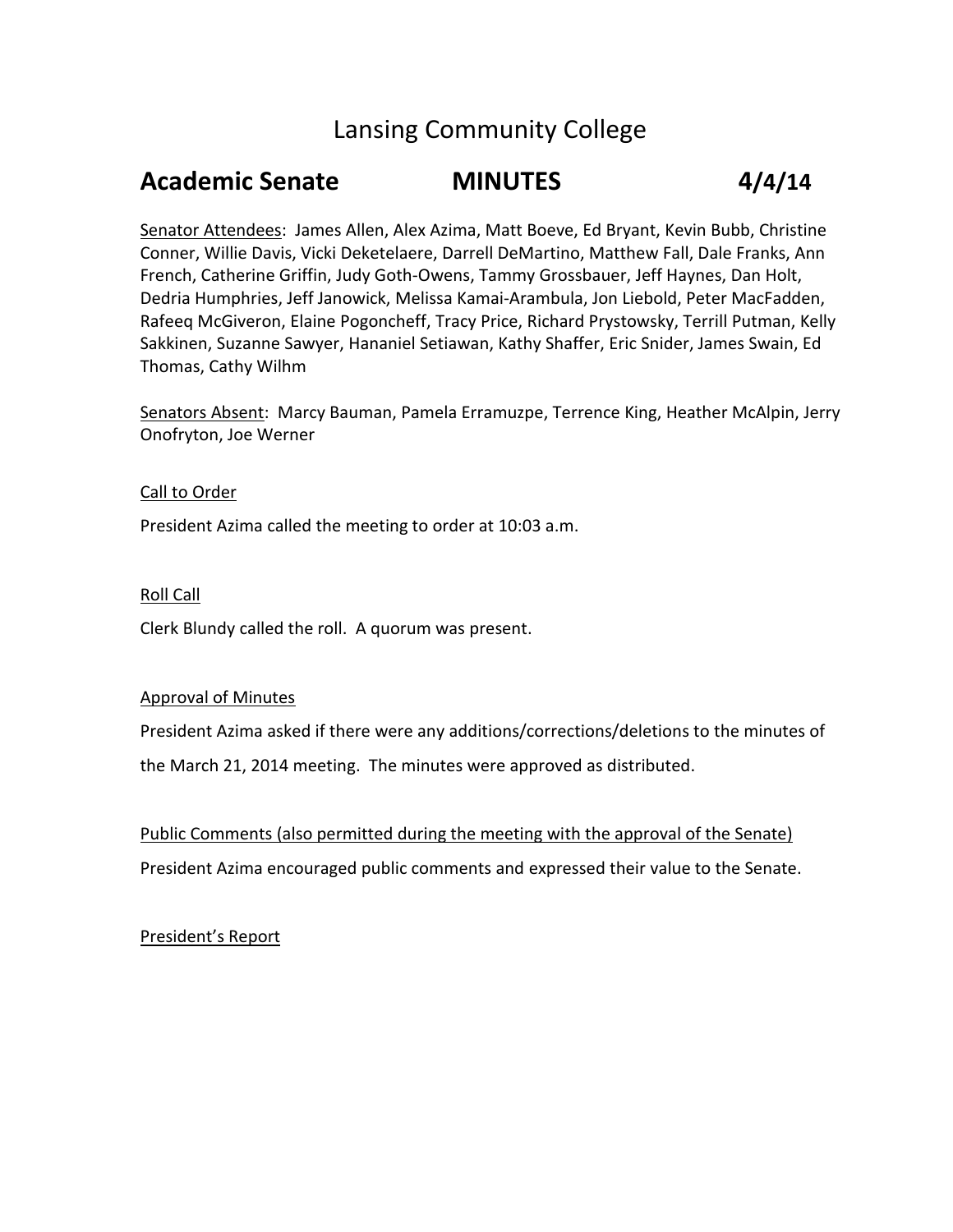#### Provost's Report

Update on New Directions in Higher Education

Dr. Prystowsky talked about President Obama's affordability act and higher education in the state of the union address. The President recognizes the challenges for students with affordability, job availability, etc.

Competency-based education is not new to education; rather, it has been around for a long time. Sal Kahn (Kahn Academy) has been doing this for years, as has the military. Southern New Hampshire University has a competency-based online program including financial aid, and they are accredited.

We need to get on board now. Some Business & Economics faculty have recently met with the Provost about this topic and they have offered to have their programs be in a pilot. Dr. Prystowsky indicated we need to think out of the box, be creative – what does personalized learning mean for us and students, micro-credentialing, interdisciplinary, integrated. Google personalized learning, experiential learning, competency based, and start thinking about it now – don't wait for a meeting with the Provost to begin the conversations.

President Azima recommended this topic be discussed at a Senate/ELT Retreat.

Folks were encouraged to attend the session at the May 15 Faculty Professional Activity day to hear Dr. Mark Taylor speak – he will cover much of this topic.

- Dr. Prystowsky also indicated that an online learning consultant will be on site May 1-2 to gather information and discuss online readiness.
- The IDEA process will be a future agenda item.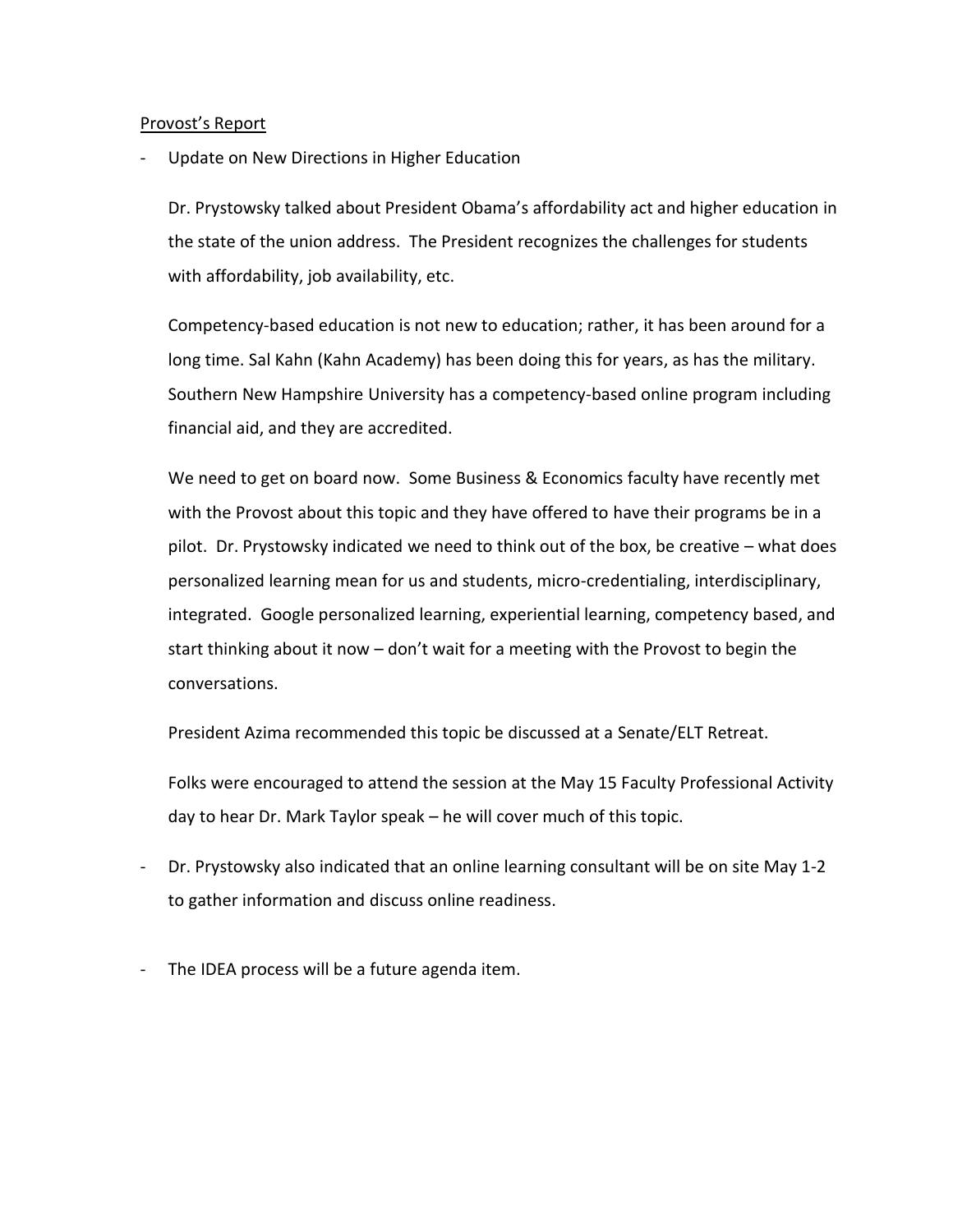#### - Establishing an Equivalency Committee

Dr. Prystowsky indicated that at a past meeting, it was brought to the Senate's attention that there are issues in hiring adjunct faculty because they don't meet a certain qualification. He recommended an equivalency committee, which would evaluate a person's transcript/CV including accomplishments, skills, etc. and determine if there is a master's equivalency. We would work with Human Resources, but he wants heavy Senate involvement. There was discussion if this will be limited only to faculty or would include other employee groups. Next steps – The Executive Committee will work with Human Resources, and President Azima will appoint a subcommittee. Please let him know if you are interested.

A question was raised about the Higher Learning Commission and LCC's accreditation. Dr. Prystowsky and Jim Luke gave a quick update as to the status of our AQIP Systems Portfolio submission last year and the feedback report. We have just this past week received our feedback report. There was turnover with our HLC liaison and there was some delay in receiving the report. Stay tuned for more information.

#### Action Items

- Motion to approve the recommendations of the Writing Subcommittee of the Curriculum Committee – Senator and Curriculum Committee Chair Ed Thomas, Senator Dedria Humphries

Senator Thomas and Senator Humphries reviewed the process the writing subcommittee used. The subcommittee members were recognized and a memo dated February 18, 2014 indicating their 4 recommendations was distributed. The floor was opened for comments. President Azima asked that the meeting be extended 10 minutes to allow for additional discussion.